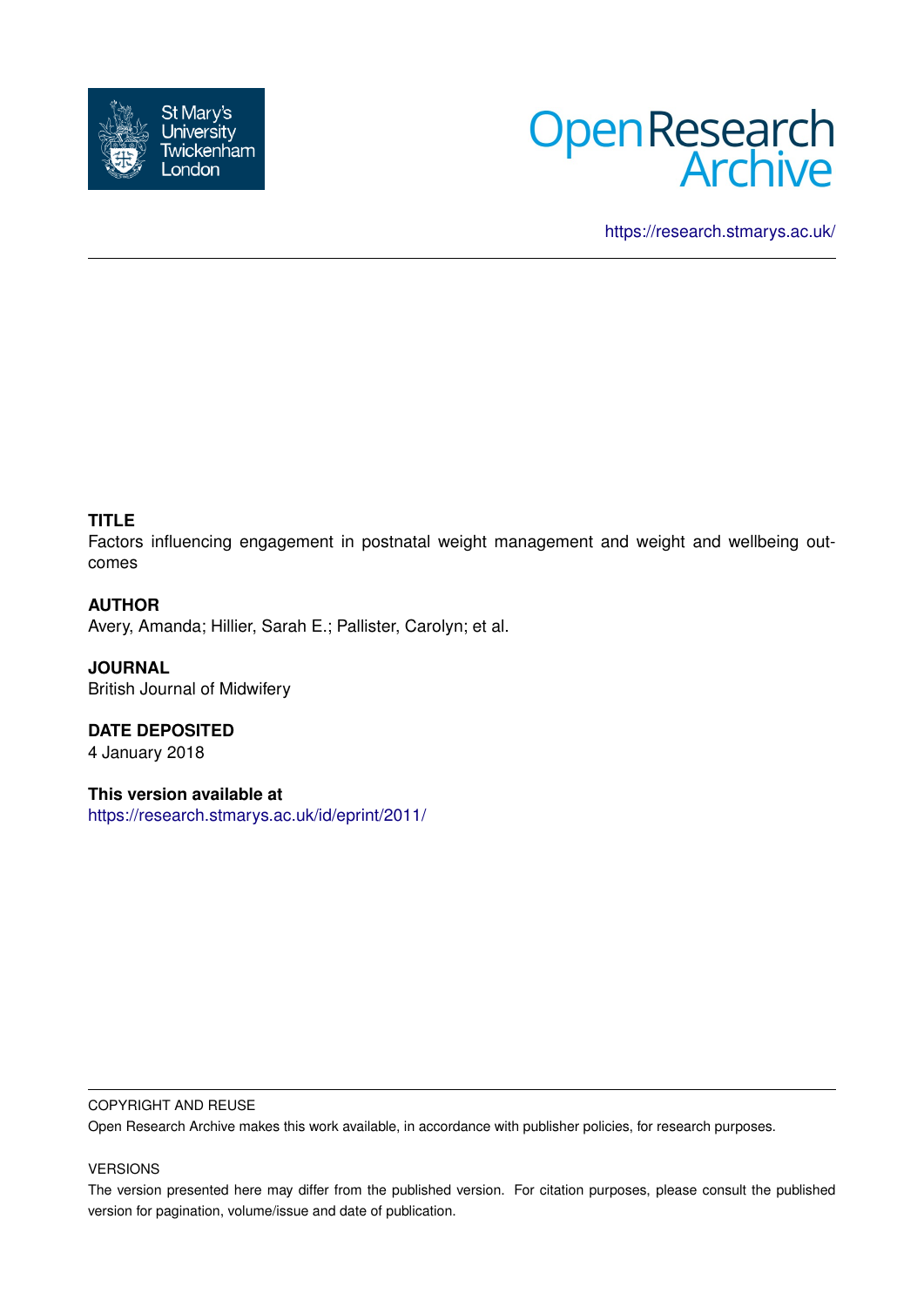**Factors influencing engagement in postnatal weight management and subsequent** 

- **weight and well-being outcomes.**
- 

### **Abstract**

 Many women exceed gestational weight gain recommendations. Successful postnatal weight management decreases the risk of entering further pregnancies obese. This service evaluation investigates women's 8 motivations to lose weight postnatally, the weight loss achieved and impact on self-esteem.

 **Methods**: online survey using quantitative questions to determine motivation and lifestyle behaviours related to post-natal weight management in women attending a commercial weight management organisation. Weekly weights confirmed from digitally recorded data.

**Results**: 1015 responded. Mean joining BMI was  $33.3$ kg/m<sup>2</sup>  $\pm$  5.85 and when surveyed  $30.5$ kg/m<sup>2</sup>  $\pm$  5.86, a change of -2.8 ± 0.1 kg/m² (p <0.01, 95% CI 2.76 – 3.11). 463 (45.7%) joined the groups between 6-26 weeks postnatal. Main motivators to lose weight were 'to improve how I feel about my body size and shape' (85.2%) and 'improve self-confidence' (76.6%) although only 'to improve my health' (65.6%) correlated with actual weight loss (0.114, p<0.01). Healthcare professional recommendation was less of a reason (6.5%). Improvements in self-confidence (77.6%), self-esteem (78.6%), wellbeing (85.2%) and body size/shape (70.1%) were reported.

 **Conclusion**: Women chose to engage to improve self-confidence, feelings about their body shape and health. There is an opportunity for healthcare professionals to encourage women early after giving birth to engage 21 in weight loss and this may improve outcomes.

 

### **Introduction**

 Of the four million women who give birth in the United States each year, almost 30% gain more weight than recommended by the Institute of Medicine guidelines (IOM, 2009). It has been established for many years that pregnancy may lead to subsequent weight problems. In the Stockholm Pregnancy and Women's Nutrition (SPAWN) longitudinal study weight retention at the end of the postpartum year was the main predictor of being overweight 15 years later (Linné et al., 2004).

 In the UK, 24% of women of reproductive age are now obese and the prevalence is predicted to increase (Butland et al., 2007). Maternal obesity increases health risks for mother and child both during and after pregnancy including hypertensive disorders, thromboembolism, gestational diabetes mellitus, induction of labour, prolonged delivery, caesarean section, postpartum haemorrhage and either low birthweight or macrosomia in the infant (Scott-Pillai et al, 2013). The more weight gained during pregnancy, the more likely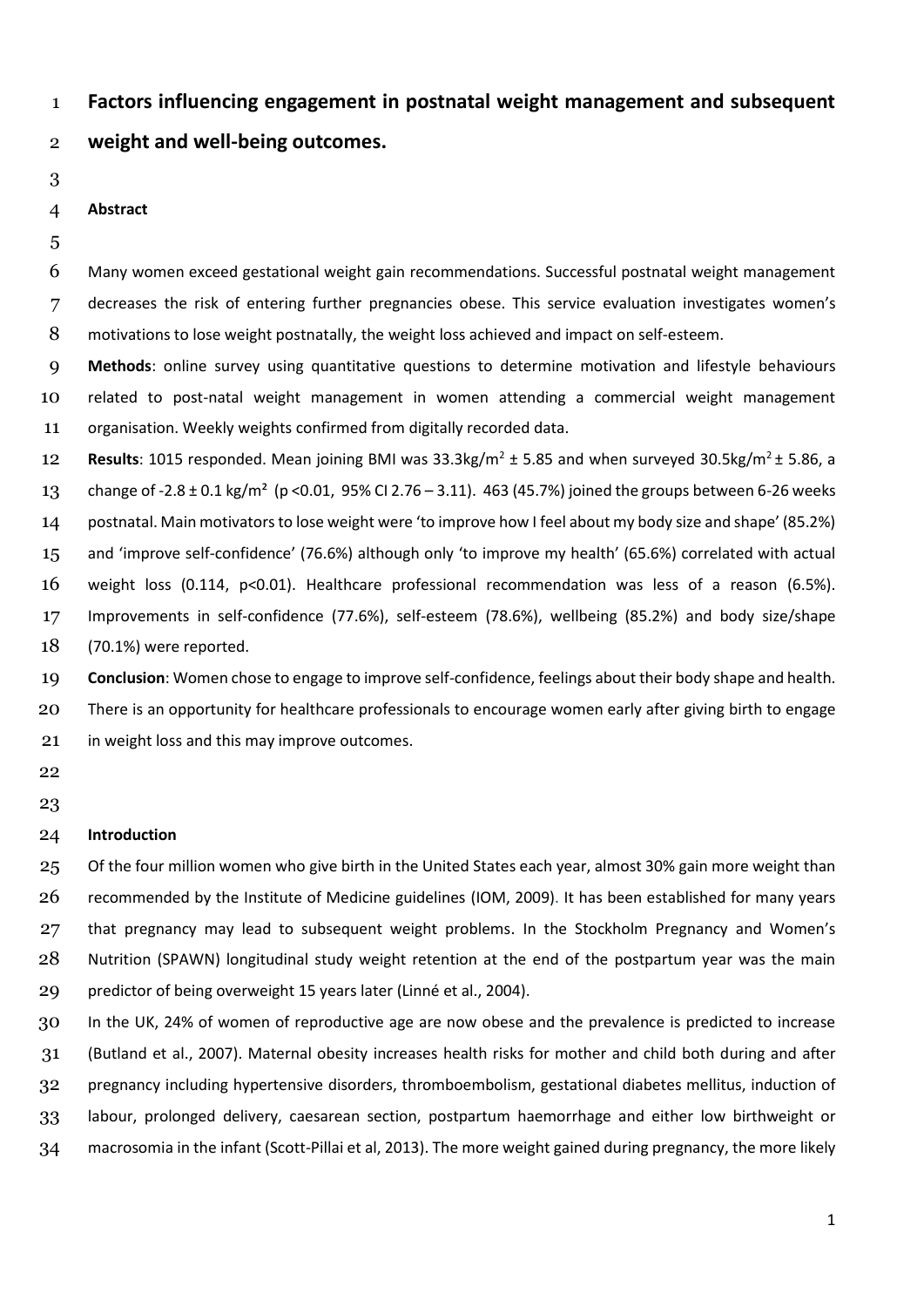that it may be retained postpartum (Johnson et al., 2013). Women who enter a subsequent pregnancy overweight or obese also have a higher risk of adverse outcomes for themselves and/or their infants.

 Given the antenatal period involves regular contact with healthcare professionals, pregnancy may be 38 considered as an opportune time to encourage weight management and prevent excess weight gain and thus prevent the vicious circle of weight accumulation across successive pregnancies and associated health risks. However the majority of obese women taking part in either semi-structured interviews or focus groups in London felt that pregnancy was not the best time to address weight (Khazaezadeh et al., 2011). General concerns about pregnancy and complications were felt to be the priority. Instead those interviewed reported that the motivation for weight management efforts would be higher following childbirth or prior to conception (Khazaezadeh et al., 2011). This finding is reinforced by Hodgkinson and colleagues (2014), where 45 it was concluded that postpartum is a period where women need more support.

 UK NICE public health guidance (NICE, 2015) for supporting women after childbirth currently recommends health professionals use the 6–8-week postnatal check, or during a follow up appointment within the next 6 48 months, as an opportunity to discuss a woman's weight and to offer support and up-to-date advice about how to lose weight safely after childbirth. The NICE guidance recommends that during the follow-up appointments, breast feeding should be encouraged along with a healthy diet and building moderate-51 intensity physical activity into daily life. Women with a BMI>30kg/m<sup>2</sup> should be made aware of the increased risks that being obese poses to them and encouraged to lose weight via a structured weight-loss programme. Successful weight management in the period following child birth not only decreases the risk of entering further pregnancies overweight or obese, but also has the potential to reduce long term health risks such as heart disease, obesity, cancer, cardiovascular disease, type 2 diabetes (Scott-Pillai et al., 2013).

 It is widely accepted that new mothers experience huge changes in lifestyle once they have given birth and there is a tendency for new mums to put their health second to their child. Previous evidence has identified a number of barriers that prevent women from successfully engaging in postnatal weight management including lack of time, changes in body image, depression, lack of motivation, lack of support (Montgomery et al, 2011), but with little knowledge available as to what might increase motivation levels.

 Previous trials have assessed different approaches to weight management in the postnatal period but evidence regarding the most effective method is still lacking, with uncertainties surrounding the optimal method and recruitment stage (van der Plight et al., 2013).

 Group based commercial weight management (CWM) interventions are successful when implemented in the general population (Stubbs et al., 2011) and are currently recommended in the UK (NICE, 2014).The CWM organisation Slimming World (SW) has worked in partnership with the Royal College of Midwives to develop a policy to support women to manage their weight through all stages of pregnancy and postpartum, including whilst breast-feeding. The multi-component group-based programme, including behavioural change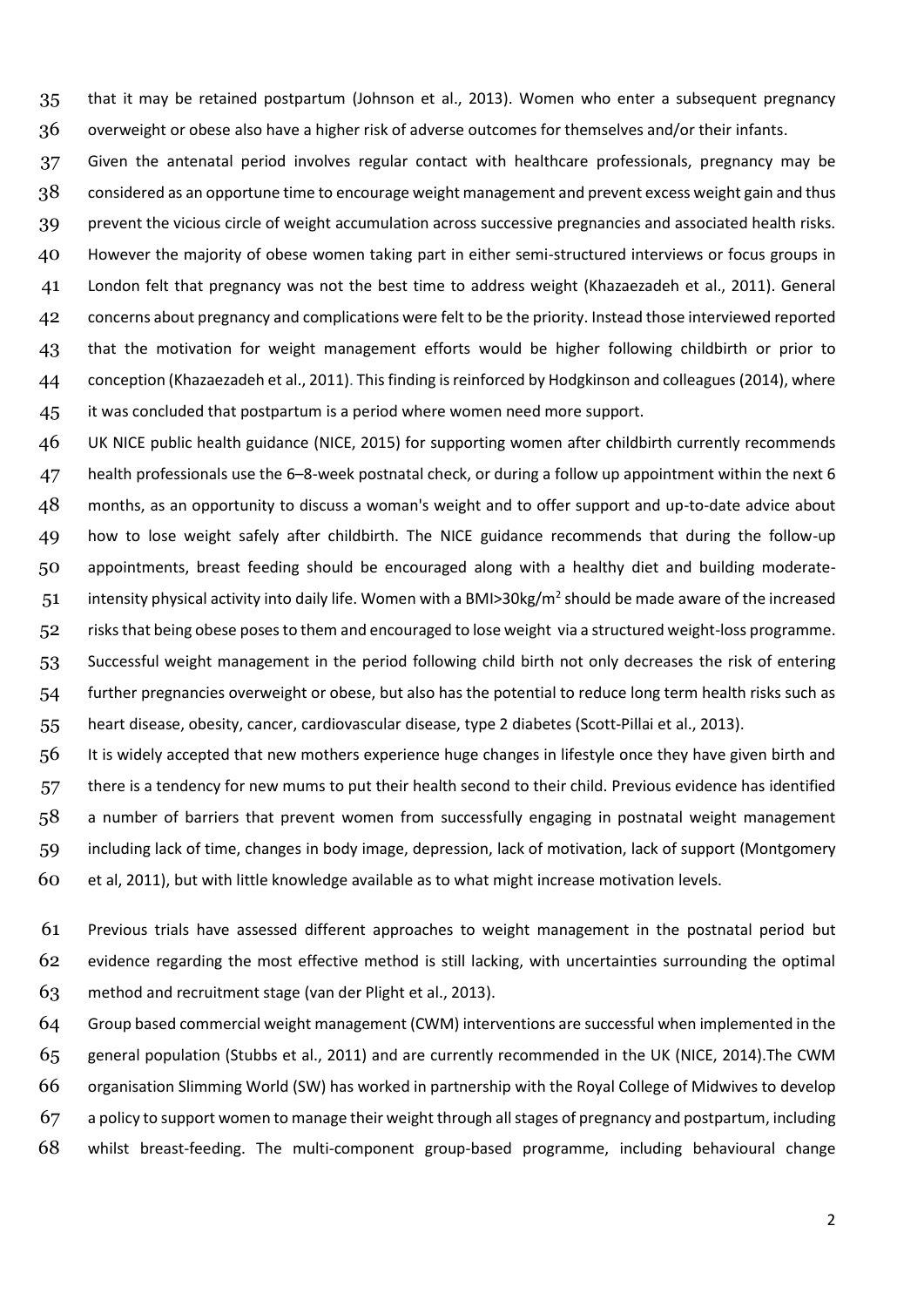- strategies, emphasises the importance of maintaining a healthy diet that is varied and flexible and being physically active, detailing the benefits to mother and baby.
- The aim of this service evaluation was to investigate member motivations to lose weight postnatally, to
- consider the barriers and to determine the weight loss achieved and impact on wellbeing, confidence, self-
- esteem and body image through an online survey to continually improve the support offered.
- 

### **Materials and Methods**

 An online survey was hosted on the group member's only section of the SW website during September 2013 77 and advertised to current members who had given birth in the last 2 years. The survey was specifically developed for this service evaluation, with the intention being easy to complete and in language with which the participants in the SW programme were familiar.

 The survey consisted of 36 questions, participants were asked to select from a drop-down menu to describe age, height, date of birth, parity, breast-feeding status, duration of membership and the amount of weight gained during the most recent pregnancy. Weight at the time of survey and on joining the programme was confirmed from the weekly weight data electronically recorded during group sessions as part of each 85 participant's membership. The same calibrated scales were used each week at a given group to record weight 86 and weight change. Weight data was screened for outlying data and BMI changes were calculated using the confirmed weight data and self-reported heights.

89 The remainder of the questionnaire took the form of 5-point Likert scales, checkboxes or multiple choice where one or more options could be ticked as appropriate to determine motivation and lifestyle behaviours. The survey asked questions on motivations to join SW; changes in self-confidence, self-esteem, wellbeing, body shape and image before and since joining SW; how long after giving birth participants joined and did having a baby contribute to the decision; if breastfeeding; barriers to attending group; how easy it was to attend group and benefits from attending. The questionnaire was constructed and administered using Checkbox v4.4-Web Survey Software Copyright 2007, Prezza Technologies, Inc.

## *Participants*

 Members, irrespective of starting BMI, were only invited to complete the survey if they had given birth in the last 2 years and they had joined SW after having their baby (i.e. weren't attending before becoming pregnant or whilst pregnant) and were not currently pregnant. Members were provided with online information about the study prior to partaking and were informed that by completing the survey they were voluntarily consenting to participate in the study. As part of the membership contract it is clear that unidentifiable personal weight data may be used for service evaluation purposes. The work was carried out in accordance with the principles set out in the Code of Ethics according to the Declaration of Helsinki (1964).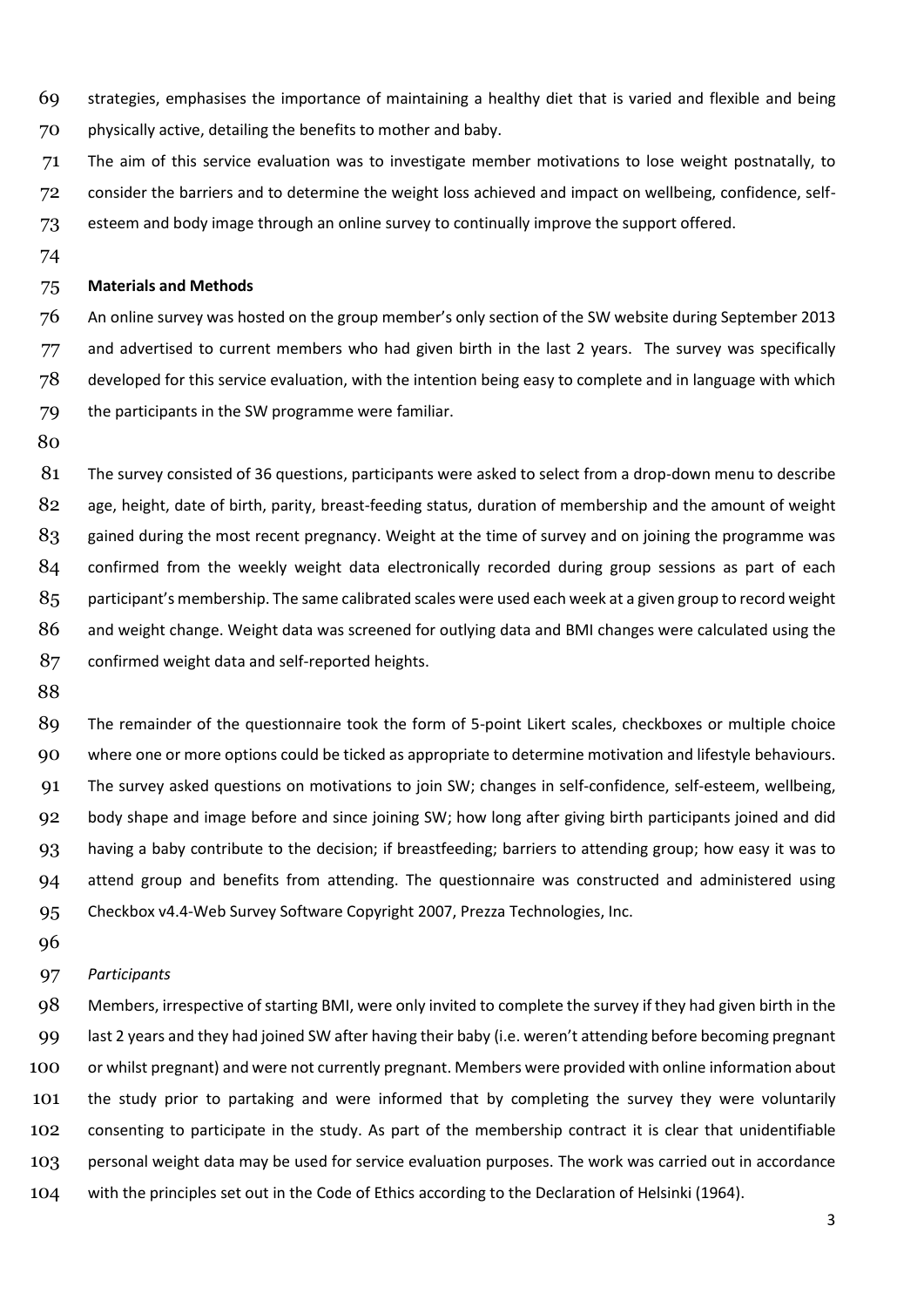*Statistical Analysis*

 Data analysis was performed using SPSS for windows (version 21, SPSS Inc., Chicago, IL) and Microsoft Excel 108 (Microsoft Corp, Redmond, WA, USA). Descriptive data is summarised as frequency, mean  $\pm$  standard deviation and percentages of participants responding to each question or sub-question where indicated. Data was analysed using paired t-tests to determine significant differences between weight reported at baseline and at the time of survey. Pearson's r-Correlation, following adjustment for length of membership, was used to determine the relationship between motivations for weight loss and actual weight loss as a result of attending the weight management programme.

- 
- **Results**
- *Participant Characteristics*

117 1015 women responded, mean age was  $32.2 \pm 5.1$  (range 18-45) years. Mean parity was  $1.8 \pm 0.9$ , with a 118 range between 1 and 5+ children.

119 Mean BMI (n=971) on joining was  $33.3 \pm 5.8$  kg/m<sup>2</sup> and at the time of the survey  $30.5 \pm 5.9$  kg/m<sup>2</sup> representing

120 a BMI change of -2.8  $\pm$  0.2 kg/m<sup>2</sup> (p <0.01, 95% CI 2.76 – 3.11). Weight change was significantly different

- between joining weight (baseline) and weight at time of survey, with an 8.6% mean weight loss reported (-
- 122 7.9  $\pm$  0.05kg) (p<0.01). Figure 1 shows the absolute weight changes dependent on the length of time the women were attending the weekly groups.

 At the time of survey, current duration of membership varied between participants, 52.5% (533) reported being members for less than 3 months, 22.4% (n=227) members for 3-6 months, 15.7% (n=159) members for 7-12 months, 6.2% (n=63) members for 13-18 months and 3.2% (n=33) for 19 months to 2 years. Figure 1 illustrates a positive association between duration of attendance at the groups and mean amount of weight 128 loss achieved up to 19-24months group membership.

 Participants reported joining the weight management programme at a variety of time points after having their baby (Figure 2). 45.7% (n=463) started attending the weight management programme between 6-26 weeks postnatal and 23.4% (n=238) commencing > 1 year postnatally.

 Over 75% (n=780) stated they had retained more than one stone (6.4kg). 60.9% (n=619) agreed that having 135 a baby contributed to their decision to join SW with 51.3% (n=521) reporting that gaining weight during their 136 pregnancy affected their self-esteem.

 62.8% participants reported breastfeeding their most recent child (n=626), with the length of breastfeeding varying between responders, 10.4% (n=66) between 0-1 week, 14.9% (n=93) between 1-3 weeks, 16.9% (n=106) between 4-6 weeks, 11.5% (n=71) between 7-12 weeks, 7.6% (n=47) between 3-4 months, 4.9%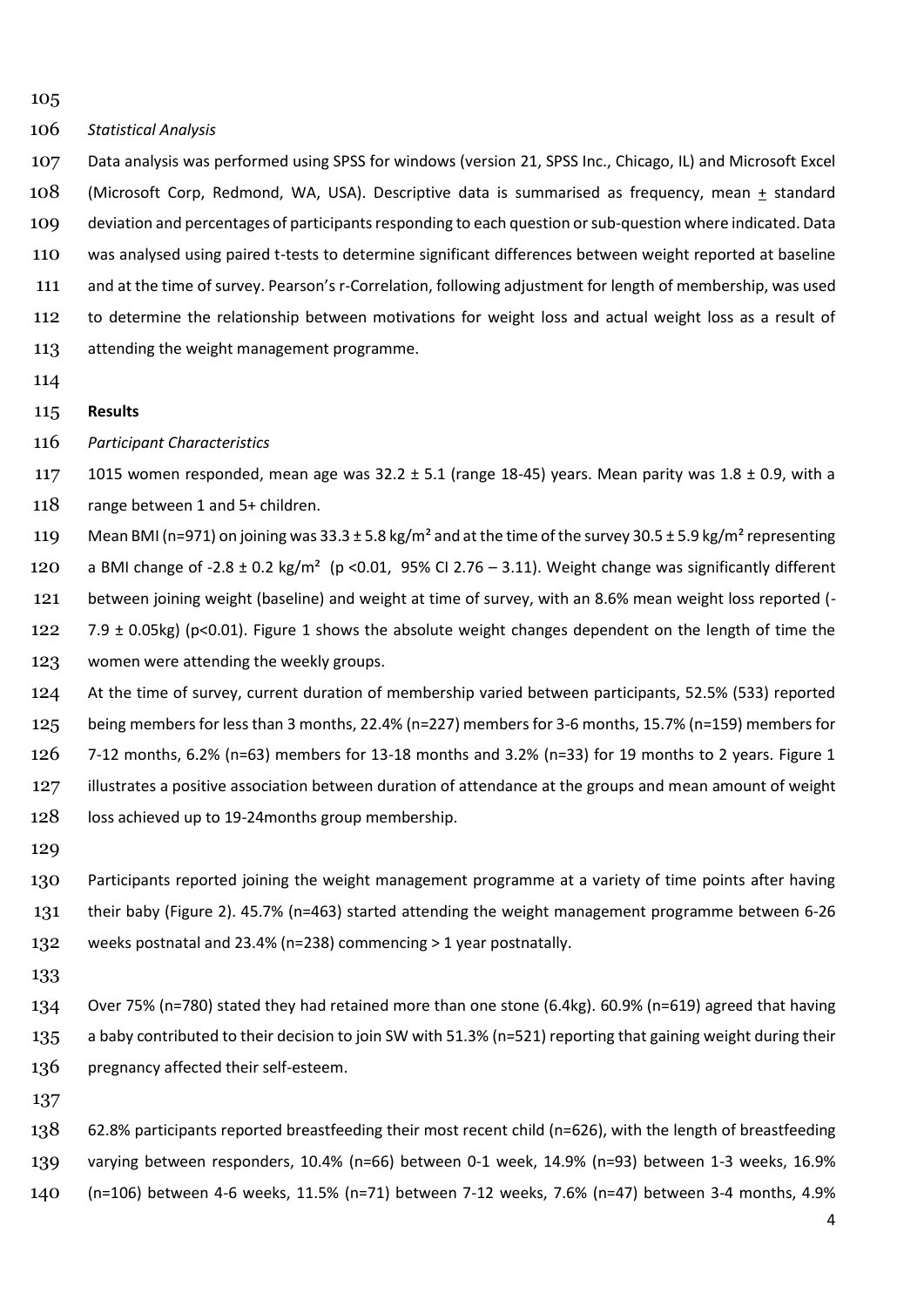(n=31) between 4-5 months, 9.5% (n=59) between 5-6 months, 15.1% (n=96) between 7-12 months and 8.9%

(n=57) 12 months.

## 

 A sub-analysis was performed to compare current weight loss recorded from electronic records, with start date of joining the CWM programme (when adjusted for membership length) to identify if time of 146 commencing a weight management programme affected weight loss outcomes. This analysis indicates that participants who engaged in the weight management service between 6-12 weeks postnatal, recorded greater weight-losses than those who engaged 41-52 weeks or >1 year postnatal (P<0.05) (Figure 3).

#### *Motivations for weight loss*

 Participants were asked to select all applicable reasons why they decided to lose weight from a series of statements. The results indicate the main motivations were 'to improve how I feel about my body size and shape' (85.2%, n=865), 'to improve my self-confidence' (76.6%, n=777), and 'to lose the weight I gained during my pregnancy' (66.5%, n=675). Social pressure (8.6%, n=87), media pressure and celebrity culture (3.9%, n=40) were reported less frequently as a contributing factor to wanting to lose weight postnatally (Table 1). Reasons for deciding to lose weight were correlated with actual weight loss to determine if initial intentions to lose weight transferred into reported weight loss: only 'to improve health' was positively 158 correlated, with 'to lose baby weight before having another baby' negatively correlated to weight loss (Table 1).

# *Wellbeing, self-esteem, confidence and body image*

 51.3% (n=521) of participants reported that weight gain during pregnancy had affected their self–esteem, rising to 82% (n=835) when retaining weight after pregnancy. Participants also reported how they felt their self-esteem, self-confidence, general wellbeing, confidence in body weight and size had been affected since joining CWM group and if they felt under social or media pressure to be an ideal weight following their pregnancy (Table 2). Participants reported improved self-confidence (77.6%), improved self-esteem (76.6%), improved sense of wellbeing (85.2%) and felt more confident in their body shape and size (70.1%). 39.6% of responding participants disagreed, 31.0% agreed and 29.4% neither agreed nor disagreed with the statement that they felt under social or media pressure to be an ideal weight following their pregnancy (Table 2).

#### *Practicalities to taking part in the weight management programme*

172 Participants were asked to report on the practicalities of attending the CWM group as a member after having a baby. Participants reported their group location (n=896, 88.2% agree quite a lot or very much) and time (n=846, 82.3% agree quite a lot or very much) was convenient for them. In addition, of those who took their children and or buggy's to a Slimming World group, over 70% reported their group to be child (74.6%, n=564) and buggy friendly (73.3%, n=545).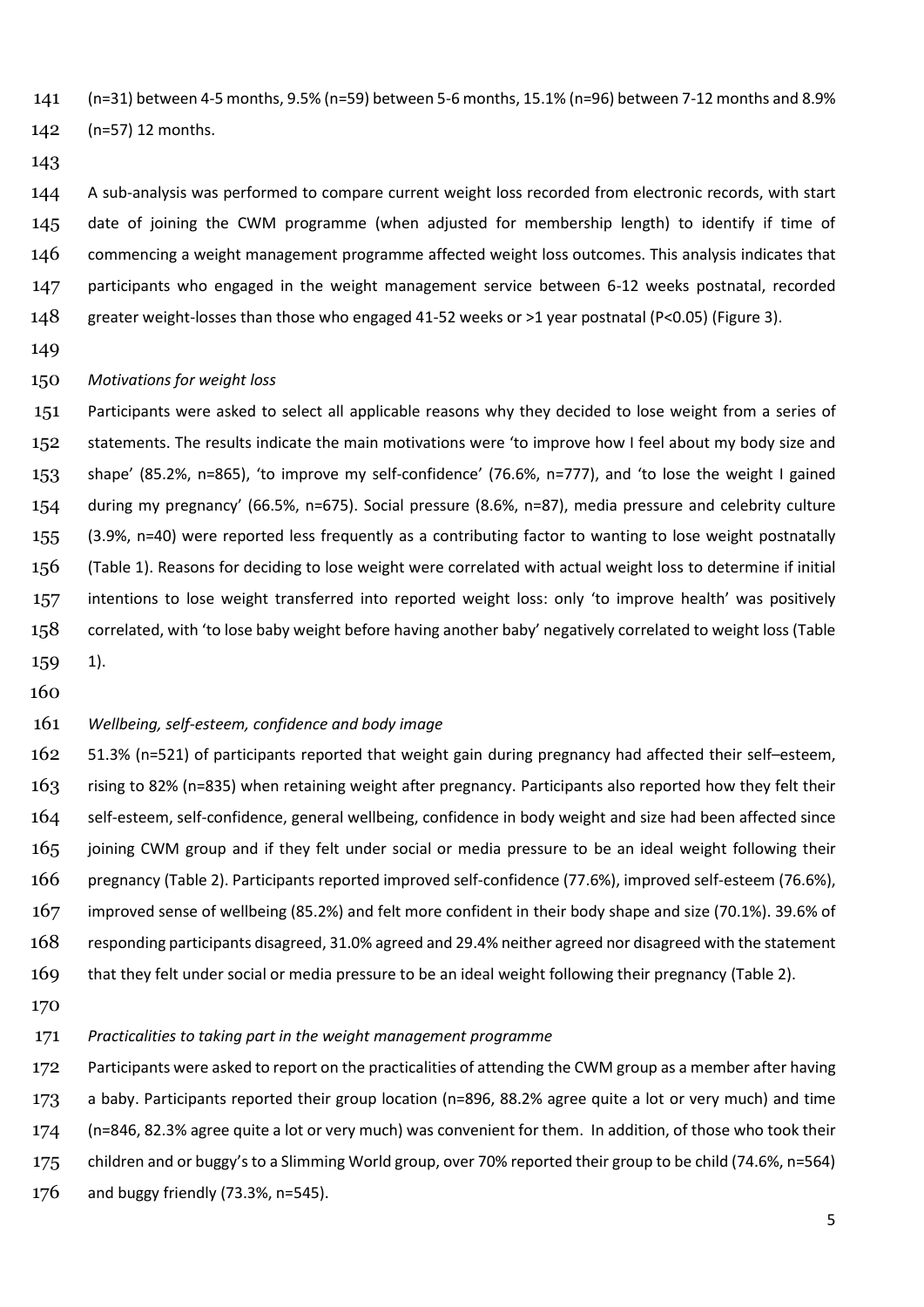### **Discussion**

 The aim of the current investigation was to determine the motivations for losing weight in the postnatal period, investigating the impact of social pressure and exploring the effect the weight management programme had on their health, confidence, self-esteem and body image, well-being and weight. Almost half 182 of the respondents had been members for more than three months and significant mean weight losses were achieved. The results indicate obese women engage in weight management programmes at various times in 184 the postnatal period, from as early as 6 weeks to over a year afterwards, with almost half of the respondents 185 having been members for more than three months. The results suggest they want to lose weight and thus engage in the programme to improve how they feel about their body shape and size, their health, and their self-confidence and to lose the weight gained during their pregnancy. Whilst body shape and size, improving 188 self-confidence and losing the weight gained during pregnancy were the strongest motivators reported, improving health was the only motivator which was significantly positively correlated to actual weight loss.

 The results also indicate that a health professional recommendation currently plays a very minimal role in motivating a woman to lose weight. This could be as a result of health professionals not fully understanding the importance of postnatal weight management or there just being few opportunities where a health care professional is currently able to raise the issue and encourage women in the postnatal period to lose weight. Currently the emphasis in the postnatal period tends to be on the health and well-being of the infant (Montgomery et al., 2011). The low response rate highlights a need to further develop the role that health professionals play in influencing the health of postnatal women. Only 17.8% of the study participants claimed 197 their motivation was to lose weight before having another baby.

 The present survey reported 64.4% of members felt that joining a weight loss group at the right time was a motivator to lose weight postnatally. This suggests there may be an opportune time to initiate a weight management intervention in postnatal women. Current UK guidelines (NICE, 2010) recommend the 6-8 week postnatal check as an ideal time to raise the issue of excess weight retained post-pregnancy and offer support about how to lose weight. The findings from this evaluation support this recommendation.

 Very few of the women cited media or social pressure as reasons for wanting to lose weight. This indicates 204 that although celebrity pressure may be one reason for making women feel they need to lose weight after birth, it does not actually have a major influence on engagement in a weight loss programme.

 It may be assumed (particularly by media or critics) that engaging in a weight loss programme may add to the pressures of postnatal women, inducing feelings of low self-esteem or guilt that they 'need' to lose weight. However the responses provided within the current survey demonstrate that the participants actually had low self-esteem before they joined a SW group which may have been related to excess weight gain during and weight retention after pregnancy and that their attendance and weight loss was associated with an increased self-esteem, self-confidence and wellbeing.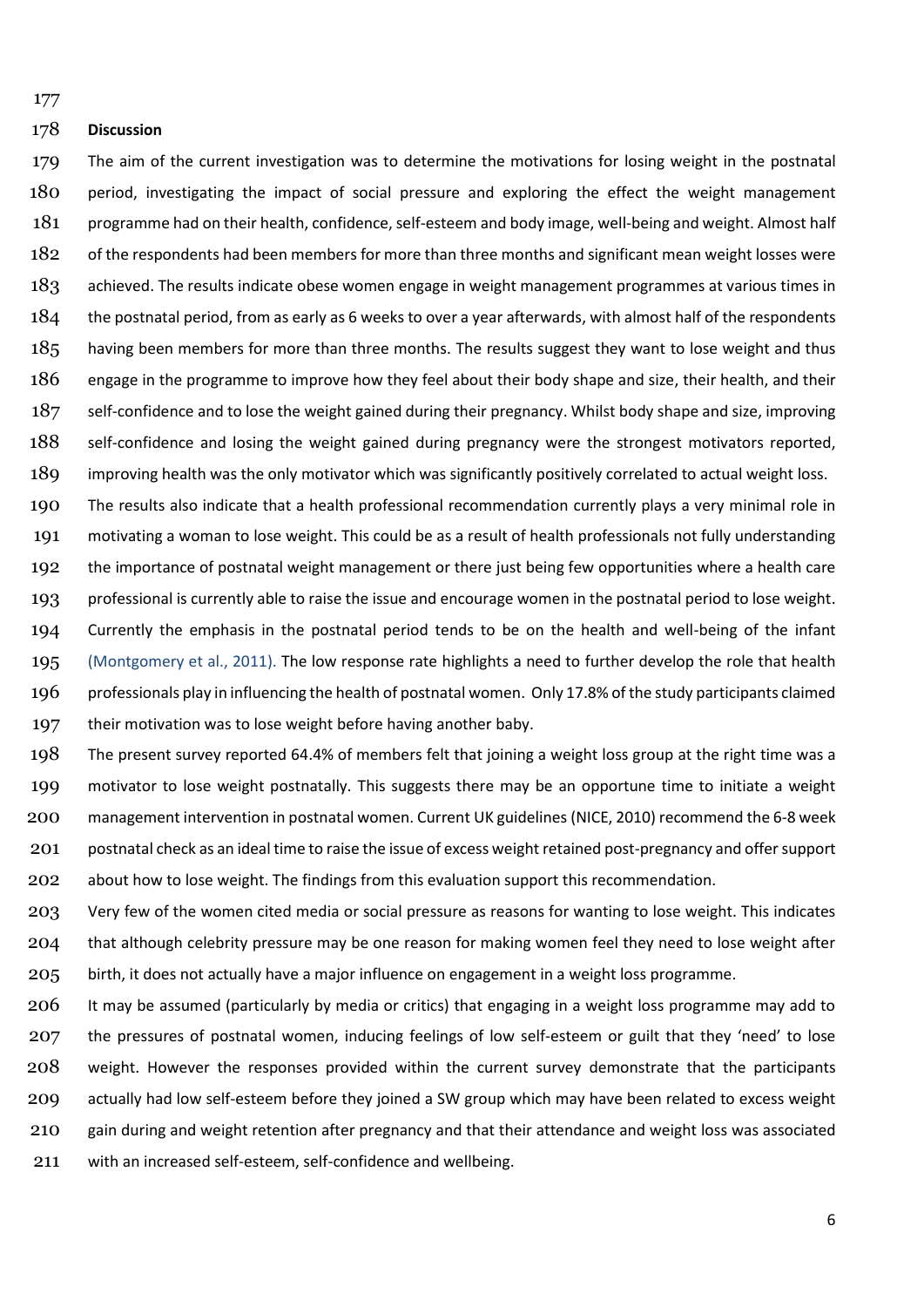- The reported breastfeeding rates at 6 weeks and beyond are higher than current reported UK rates at 58.5%
- vs 55% (NHS, 2015) which may reflect the additional benefits of social support and the improved self-esteem.
- Previous evidence identified time and childcare as potential barriers to engaging in weight management
- services (Montgomery et al., 2011) but responses from participants in the current survey suggest that the
- weight management group location and time were convenient and child and buggy friendly.
- 
- *Limitations*
- The survey relied upon retrospective self-reporting to establish the motivations for losing weight up to 2 years post birth and the survey only provides a snap shot of the potential motivators.
- The self-reported increases in self-esteem and self-confidence may have been due to reasons other than weight loss.
- Despite the high number of responders reported in this survey, it is likely that this sample is a specific, self- selected sub-group, who represent individuals that successfully engage in a commercial weight management 225 organisation. As such the responses may not represent all postnatal women attempting to lose weight or the 226 general population as a whole. The results therefore should be considered in the context in which they were obtained and the population in which they represent.
- In addition, a number of key distinguishable participant characteristics were not collected including ethnicity and socio-demographic status. This information is of importance as social deprivation is highly associated 230 with obesity in pregnancy and motivators and barriers to losing weight postnatally may differ in these populations. We were unable to adjust for the magnitude of weight gained during pregnancy in the statistical analyses.
- 

#### **Implications for practice**

 Healthcare professionals need to seek every opportunity possible to encourage women in the early postnatal period to lose weight, particularly if the woman is likely to become pregnant again. They should not be 237 concerned about increasing anxiety levels as encouraging women to engage in certain CWM programmes in the postnatal period may increase levels of self-confidence and self-esteem. Encouraging women as early as six weeks after giving birth may help to improve weight loss outcomes in the postnatal period.

#### **Conclusions**

 This survey indicates that postnatal women with an overweight and obese BMI engage in a group based weight management programme, due to more personal reasons around improving body shape and size, health and self-confidence rather than as a result of media or celebrity pressure. Participants reported concerns around retention of excess pregnancy weight gain affecting their self-esteem. However, engaging 246 in a CWM programme, using a multi –component behavioural approach, resulted in significant weight loss and increases in self-esteem, self-confidence, wellbeing and body image. The groups were reported to be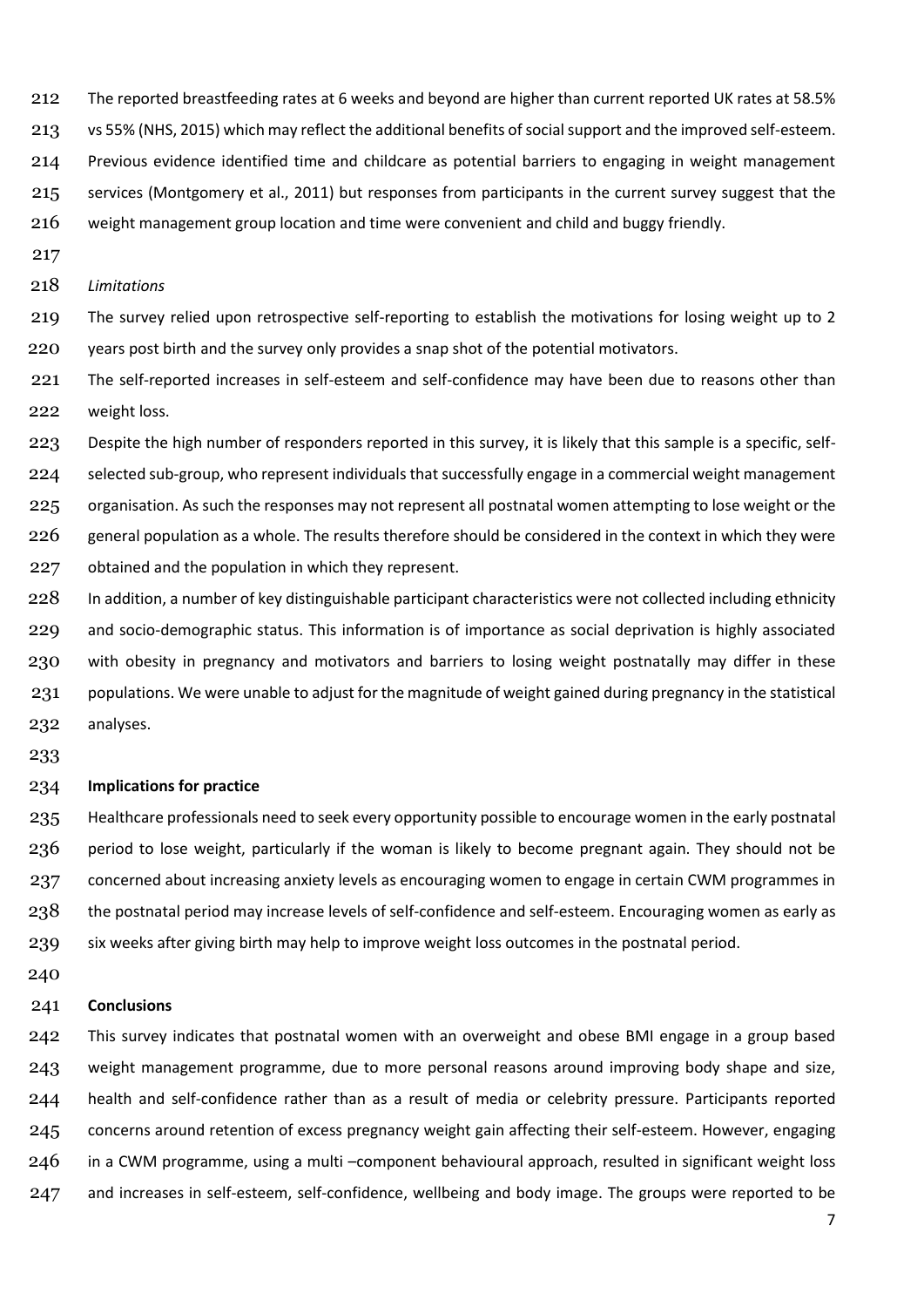- 248 very accessible in terms of location, time and child friendly. These results could have significant public health
- implications for promoting suitable weight management interventions for postnatal women.
- 

251 Ethics; The work was carried out in accordance with the principles set out in the Code of Ethics according to the Declaration of Helsinki (1964).

Funding statement;

The study was funded by departmental resources.

 AA, JB, CP and JL designed the study. AA and SH completed the data analysis. AA and SH prepared and CP and JL critically reviewed the manuscript.

 Conflicts of interest; AA, alongside her academic position at the University of Nottingham also holds a consultancy position at Slimming World. The survey was hosted by Slimming World. All authors received some level of salaried payment by the organisation.

- 
- References;
- 1. Butland, B., Jebb, S., Kopelman, P., Mcpherson, K., Thomas, S., Mardell, J. & Parry, V. (2007). Foresight. Tackling obesities: Future choices- modelling future trends in obesity & their impact on health. London: The Stationary Office.
- 266 2. Hodgkinson E.L., Smith D.M., Wittkowski A. (2014). Women's experiences of their pregnancy and postpartum body image: a systematic review and meta-synthesis. BMC Pregnancy and Childbirth. 14:330. doi:10.1186/1471-2393-14-330.
- 3. Institute Of Medicine & National Research Council Committee to Re-examine, (2009). The national academies collection: Reports funded by national institutes of health. In: Rasmussen, K. M. & Yaktine,
- 271 A. L. (eds.) Weight gain during pregnancy: Re-examining the guidelines. Washington (DC): National Academies Press (US) National Academy of Sciences.
- 4. Johnson, M., Campbell, F., Messina, J., Preston, L., Buckley Woods, H. & Goyder, E. (2013). Weight management during pregnancy: A systematic review of qualitative evidence. Midwifery, 29, 1287- 1296.
- 5. Khazaezadeh, N., Pheasant, H., Bewley, S., Mohiddin, A. & Oteng-Ntim, E. (2011). Using service-users' views to design a maternal obesity intervention. British Journal of Midwifery, 19, 49-56.
- 6. Linne, Y., Dye, L., Barkeling, B. & Rossner, S. (2004). Long-term weight development in women: A 15- year follow-up of the effects of pregnancy. Obesity Research, 12, 1166-78.
- 7. Montgomery, K. S., Bushee, T. D., Phillips, J. D., Kirkpatrick, T., Catledge, C., Braveboy, K., et al. (2011). Women's challenges with postpartum weight loss. Maternal Child Health. 15:1176. doi:10.1007/s10995-010-0681-9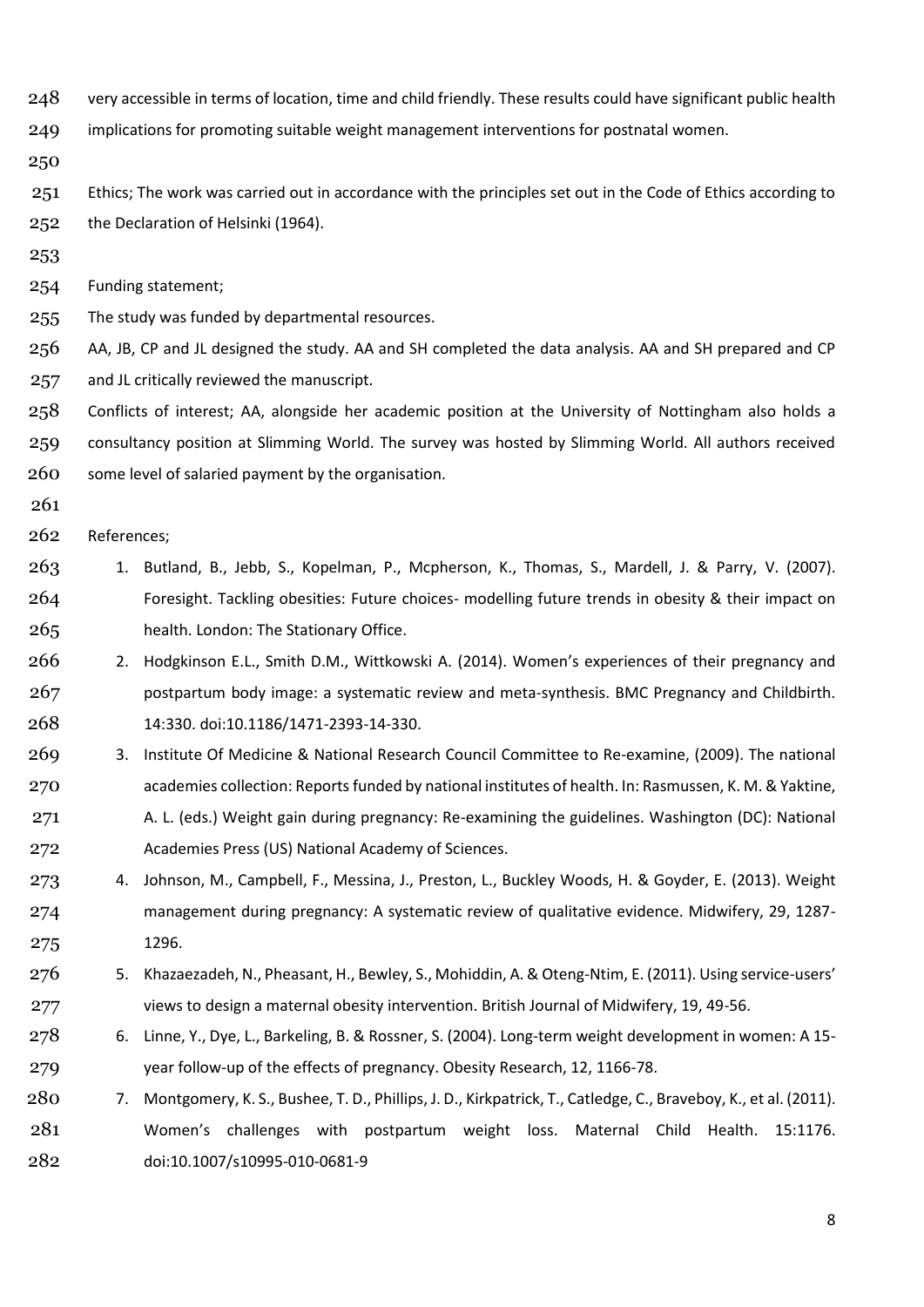- 8. NHS 2015. NHS England statistical release breastfeeding initiation & breastfeeding prevalence 6-8 weeks quarter 1 2015/16.
- 9. NICE 2010: National Institute for Health and Care Excellence PH27 Weight management before, during and after pregnancy. NICE (2010), London.
- 287 10. NICE 2014: National Institute for Health and Care Excellence PH53 Obesity: managing overweight and obesity in adults – lifestyle weight management services. NICE (2014), London.
- 11. NICE 2015: National Institute for Health and Care Excellence QS98 Nutrition: Improving maternal and child nutrition. NICE (2015), London.
- 12. Van Der Pligt, P., Willcox, J., Hesketh, K. D., Ball, K., Wilkinson, S., Crawford, D. & Campbell, K. (2013). Systematic review of lifestyle interventions to limit postpartum weight retention: Implications for future opportunities to prevent maternal overweight and obesity following childbirth. Obesity Reviews, 14, 792-805.
- 13. Scott-Pillai, R., Spence, D., Cardwell, C. R., Hunter, A. & Holmes, V. A. (2013). The impact of body mass index on maternal and neonatal outcomes: A retrospective study in a UK obstetric population, 2004- 2011. *British Journal of Obstetrics and Gynaecology,* 120, 932-9
- 14. Stubbs, R. J., Pallister, C., Whybrow, S., Avery, A. & Lavin, J. 2011. Weight outcomes audit for 34,271 adults referred to a primary care/commercial weight management partnership scheme. *Obesity Facts,* 4, 113-20.
- 
- 
- 
- 
- 

- 
- 
- 
- 
-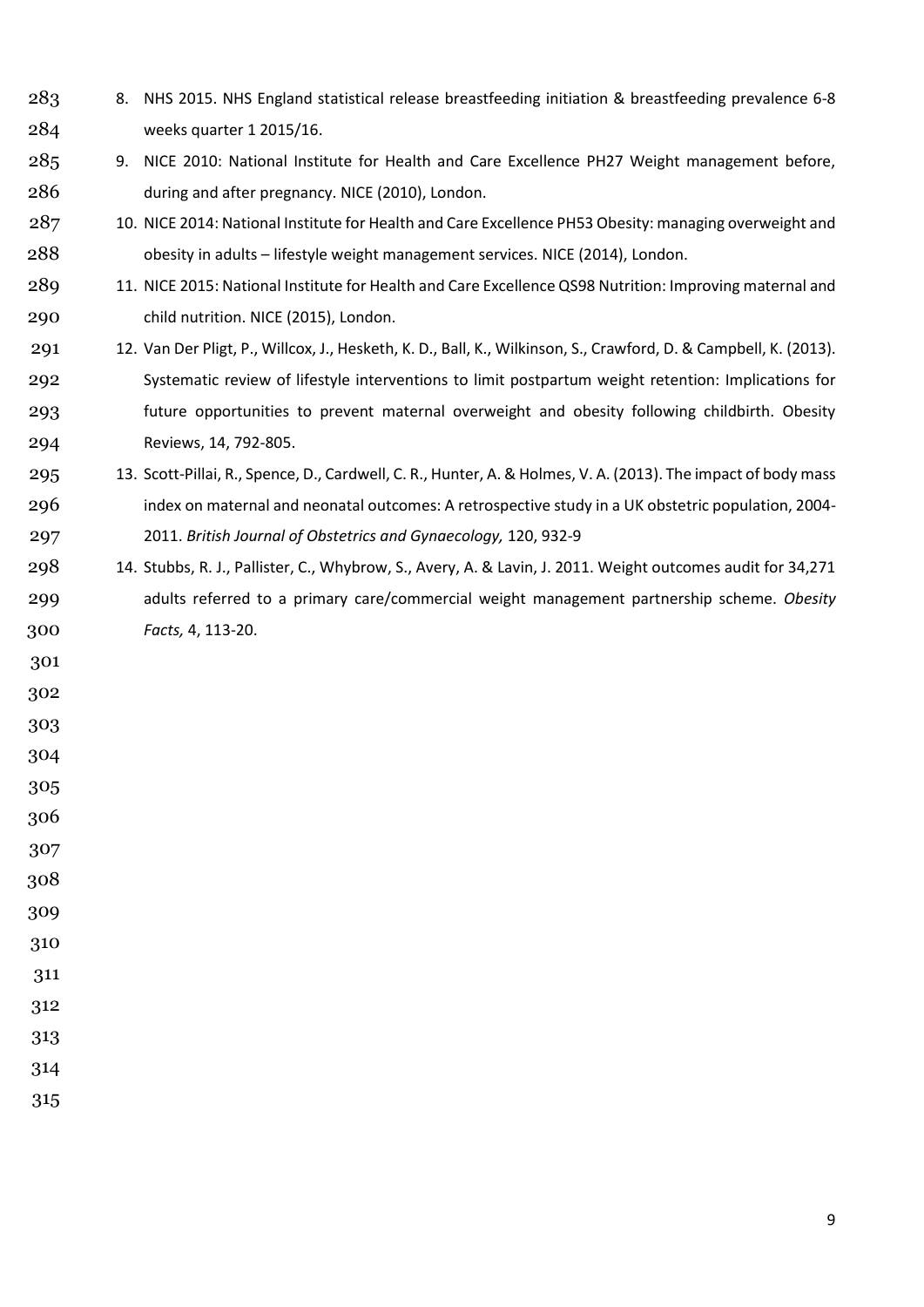| 316 |  |  | <b>Table 1:</b> Reasons for wanting to lose weight and correlations with actual weight loss |
|-----|--|--|---------------------------------------------------------------------------------------------|
|-----|--|--|---------------------------------------------------------------------------------------------|

|                                                            | <b>Frequency</b> | <b>Correlation with</b> |  |
|------------------------------------------------------------|------------------|-------------------------|--|
|                                                            | (%)              | weight loss             |  |
| To improve how I feel about my body size and shape         | 865 (85.2)       | .031                    |  |
| To improve my self confidence                              | 777 (76.6)       | $-0.016$                |  |
| To lose the weight I gained during my pregnancy            | 675 (66.5)       | .002                    |  |
| To improve my health                                       | 666 (65.6)       | $.114*$                 |  |
| It felt like the right time to lose weight                 | 654 (64.4)       | .056                    |  |
| To lose baby weight before having another baby             | 181 (17.8)       | $-.095*$                |  |
| Social pressure made me feel I was expected to lose weight | 878.6            | $-.004$                 |  |
| A health professional recommendation                       | 66 (6.5)         | .063                    |  |
| Media pressure and celebrity culture made me want to lose  | 40(3.9)          | $-.008$                 |  |
| weight                                                     |                  |                         |  |

319

320